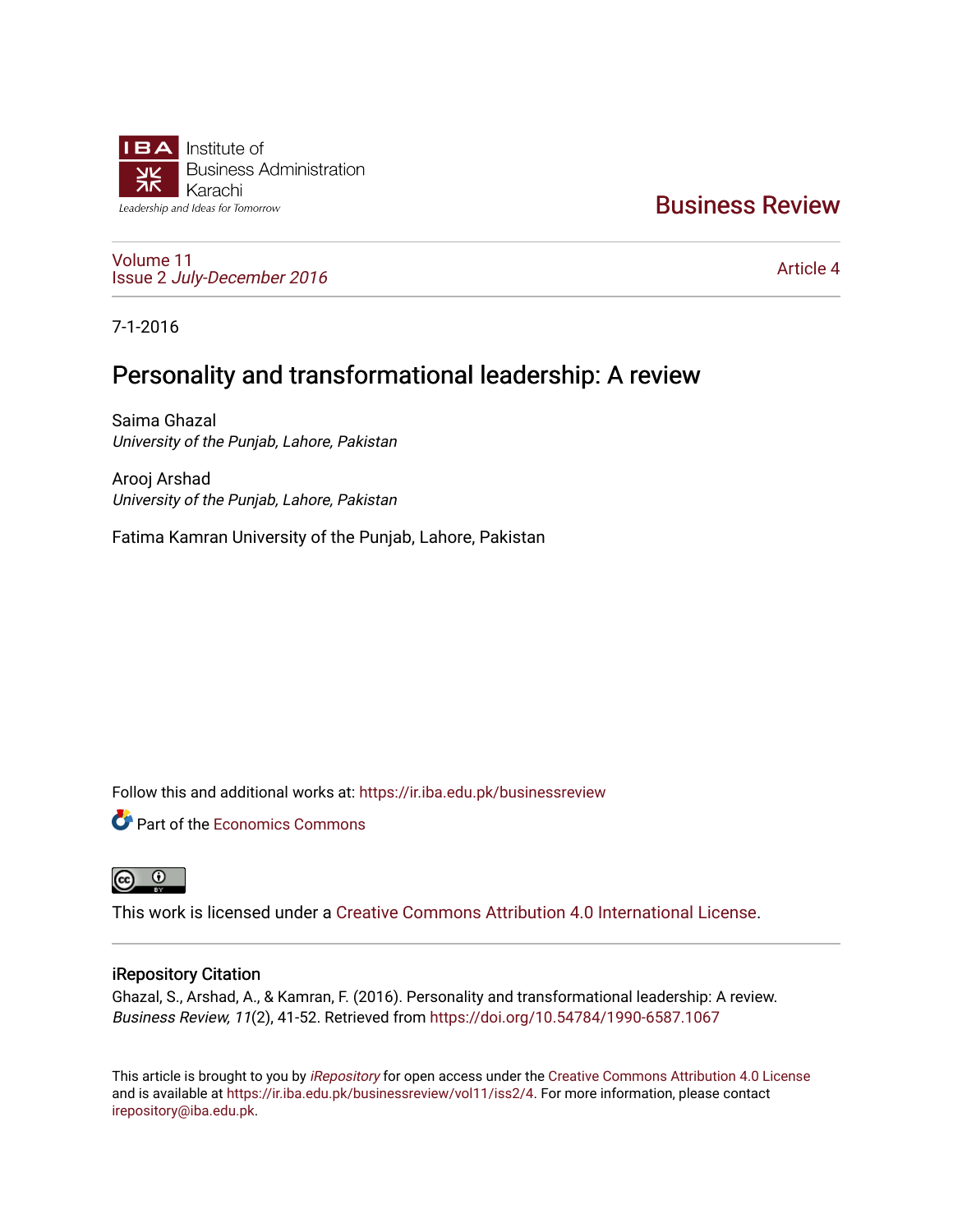# **ARTICLE**

## **Personality and Transformational Leadership: A Review**

Saima Ghazal University of the Punjab, Lahore, Pakistan

Arooj Arshad University of the Punjab, Lahore, Pakistan

Fatima Kamran University of the Punjab, Lahore, Pakistan

Abstract

*A review of the literature shows that extroversion is the strongest and most* consistent positive predictor of transformational leadership. Furthermore, *Such leadership is shown to predict team performance, subordinate's individual performance, job satisfaction and organizational commitment.* 

*Key Words*: Personality, transformational leadership, performance

#### **Introduction**

**Eusines: Review Volume 11 Number 2**<br> **ARTICELE**<br> **Personality and Transformational Leadership: A Review Saim Ginzal<br>
University of the Punjob, Labore, Pakistan<br>
University of the Punjob, Labore, Pakistan<br>
Abstract<br>**  $A$  **C** With the changing work environment, the role of leadership is becoming more important for organizations to be successful. Transformational leadership especially is said to be more effective among leadership theories (Judge & Bono, 2000), it has been the research focus since last two decades. Transformational leaders motivate their followers to reach their maximum potential, set more challenging expectations and achieve higher performances (Bass, 1998). Because transformational leadership is so important for individual and organizational success, many researchers have tried to determine the dispositional basis of transformational leadership and found that Personality traits are helpful in predicting transformational leadership (Bono & Judge, 2004; Judge, Bono, Ilis, & Gerhardt, 2002; Lim & Ployhart, 2004; Ross & Offermann, 1997). This paper reviews the literature on transformational leadership with the following sections a) to define what transformational leadership is, how it is different from transactional leadership b) why and which personality traits and attributes predict transformational leadership and c) how transformational leadership is related to the positive individual and organizational outcomes.

#### **Transformational Vs Transactional Leadership**

Transformational leadership is among the most prevalent approaches in understanding effectiveness of leadership. Leader who appeals to the moral values of followers, transform their goals into organizational goals and mobilize their energy and resources to reform organizations, are said to be transformational leaders (Burn, 1978). Inspired by the work of Burns, Bass (1985) proposed his own theory of transformational leadership defining the concept as a leader's ability to push followers beyond their immediate self-interests. Bass (1985) proposed four components of transformational leadership: 1) Idealized influence where leader exhibits abilities like sense of purpose, goal, and determination, and a confidence in actions of the group. He ensures the success of the group and gives followers a sense of empowerment and ownership. 2) Inspirational Motivation refers to a leader's ability to motivate and clearly communicate his vision to the followers. A leader who provides such motivation displays enthusiasm, optimism, and commitment to goals. 3) Intellectual Stimulation refers to a leader's ability to stimulate and push his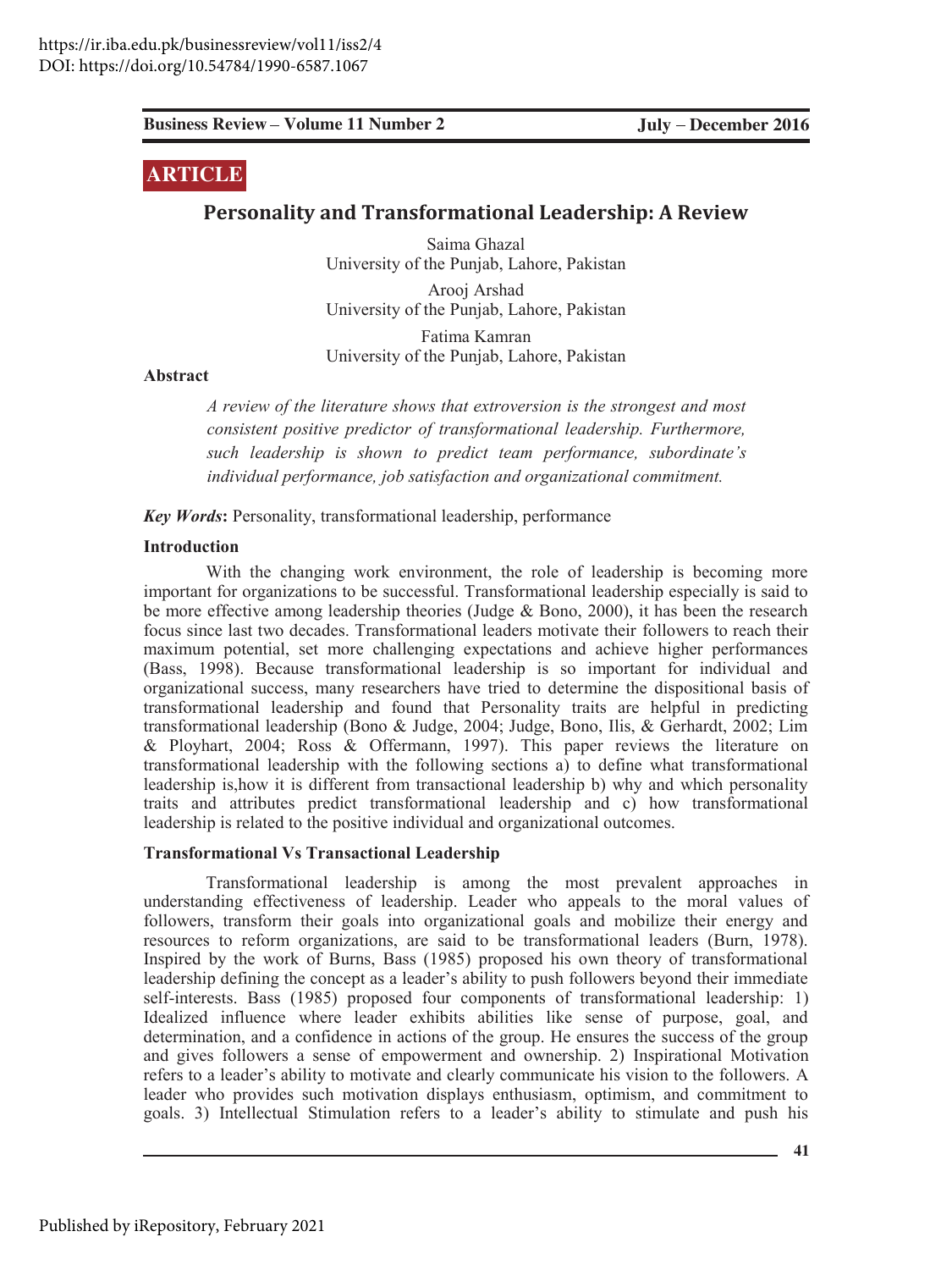followers to discuss and question all the policies, challenge the status quo, critically evaluate problems from new perspectives, and develop new approaches to problem solving. 4) Individualized Consideration focuses on a leader's ability where leader exhibits genuine concern for the needs of the followers. His focus is on the follower development by providing support, encouragement, and coaching (Bass, 1998).

The four components are highly correlated while measured by Multifactor Leadership Questionnaire (MLQ) (Bass, 1985). Most research (Judge & Bono, 2000; Lim & Ployhart, 2004; Ross & Offerman, 1997) used a composite of transformational leadership. Moreover, since Idealized influence and Inspirational motivation are highly correlated, they are often combined together into one factor called charisma. Avolio, Bass, and Jung (1999) have suggested a good-fit model for transformational leadership using confirmatory factor analysis. Their analysis included three factors: individualized consideration, intellectual stimulation, and inspirational-idealized influence (charisma). Charisma is the largest component of variance explained in transformational leadership (Bass, 1999).

On the other hand, transactional leadership refers to the exchange relationship between leaders and followers seeking to meet their own self-interests. Transactional leadership (Bass, 1985) is aimed at monitoring, controlling, and motivating the followers through economic incentives. Bass (1985) also proposed four components of transactional leadership. First component is Contingent reward, by which a leader provides valued resources in exchange for a follower's efforts and performance. This is the most effective type of transactional leadership; however, it is not as effective as transformational leadership behaviors in motivating followers to perform better. Management by Exception (active) involves monitoring performance and taking corrective action when necessary. This technique is effective in some situations, for example, those involving safety. Management by Exception (passive) involves monitoring with minimal intervention, here leader passively monitors, and intervenes only when problem become serious. Leaders sometimes practice passive management by exception when number of subordinates is large and directly reporting to the leader. Laissez-Faire Leadership, the fourth component of transactional leadership, can be thought of as non-leadership or avoidance of leadership. This nonleadership style avoids decisions, delays actions, and ignores responsibilities; thus, authority remains unused (Bass, 1998). Bass in the development of his theory combined Management by exception (passive) and Lassiz-faire leadership into one component labeled Passive leadership, which correlates negatively with transformational leadership. Contingent reward dimension is the only dimension of transactional leadership that generally, correlates positively with transformational leadership and follower performance (Bass, 1998).

Burn (1978) has suggested that leaders could be either transformational or transactional, whereas Bass's theory of transformational leadership (1985) proposed that a leader could be both transformational and transactional, indicating that the two types do not represent opposite poles. Bass assumed on augmentation effect, that is, he assumed that transformational leadership adds to the effectiveness of transactional leadership. This assumption has been supported by some empirical studies (Waldman, Bass, &Yammarino, as cited in Bass, 1998). Thus every leader displays a frequency of both the transformational and transactional characteristics, but each leader's profile involves more of one type and less of the other. Church and Waclawski (1998) found that those leaders who are more inventors and motivators are more often perceived as primarily transformational leaders, whereas coordinators or implementers are viewed as primarily transactional leaders. Both types of leadership are important to organizations, but the most effective leaders are more transformational than transactional (Bass, 1999).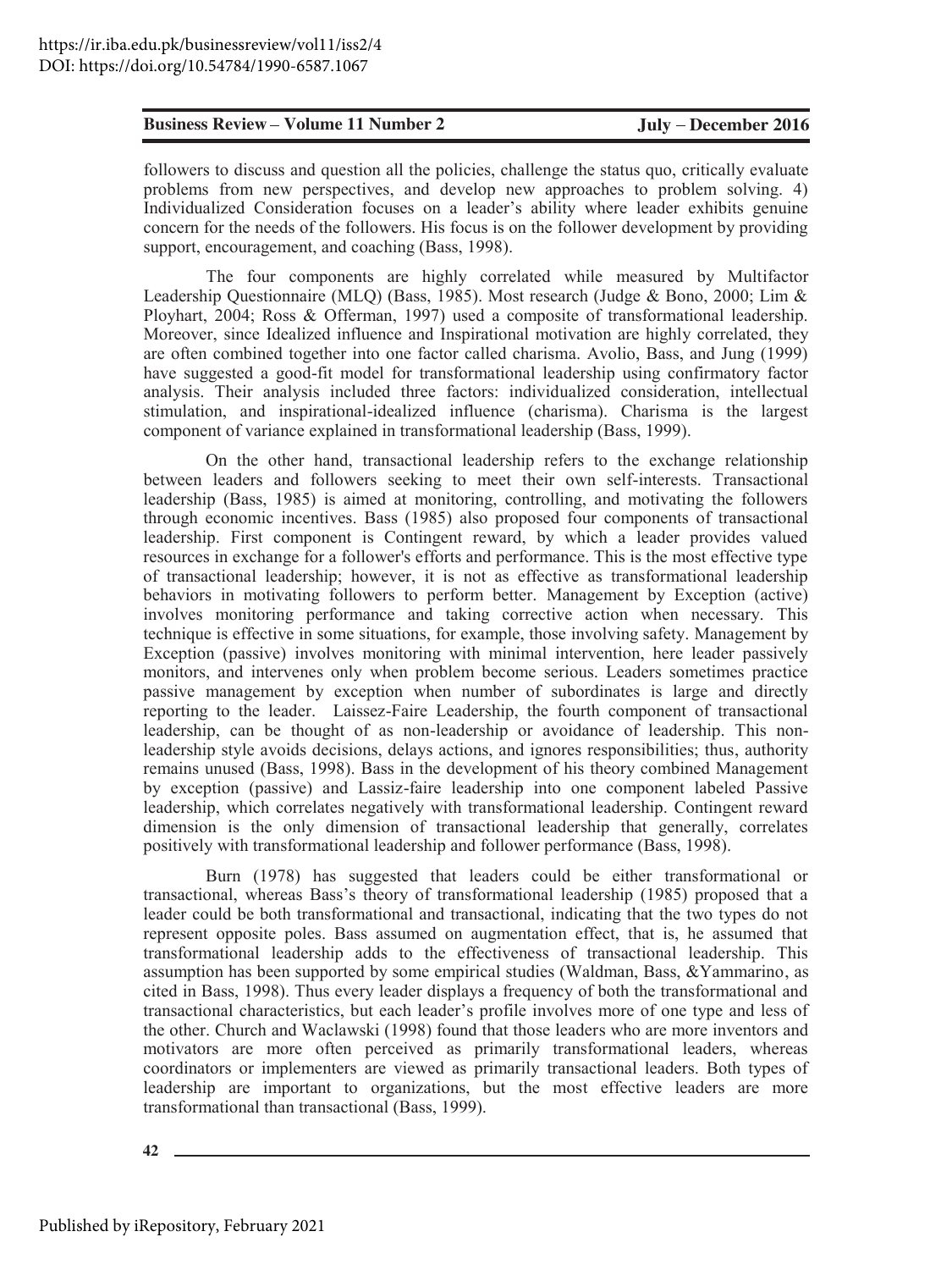**Examines Review Volume 11 Number 2<br>
<b>Crossonly Secure 2016**<br> **Presenther Maintain Leadership**<br> **Example 18. Transformational leadership**<br> **Example 18. 10935** proposed transformational leadership as a behavior theory. He a Bass (1998) proposed transformational leadership as a behavior theory. He suspected that transformational leadership behaviors can be learned, but that they may also be traceable to personality characteristics. Personality refers to individual differences in characteristics and traits that are relatively permanent (Scholts, 2005). The traits refer to persistent characteristics that are reflected in particular patterns of behavior under different situations. Personality is an important predictor of successful leadership (Conway, 2000). Studies have shown that personality traits that can predict leaders' success are related to transformational leadership (Kavnoy, 2000). Leadership and personality is an area of interest for researchers for past many decades (De hoogh, den hartog  $\⊂>$  koopman, 2005), but has gained more attention over last 20 years (Hayutala, 2005). Identifying the traits that are important for successful leadership is crucial. There are certain personality traits that are strongly related to and are predictors of transformational leadership (Ross and Offerman, 1997), and this is what this paper focuses on. The goal of this paper is to find out the most important personality traits that predict transformational leadership. This would help in defining a personality profile of a leader that is more transformational and more successful.

Transformational leadership and its relationship with personality was traced many years ago (De hoogh, den hartog  $\&$  koopman, 2005). This has been area of interest for the researchers for past any years, and have gained more focus and attention within last 20 years (Hayutala, 2005). Personality is indeed an important factor in recognizing/predicting success of a leader (Conway, 2000). Similarly, Ross and Offerman (1997) declared that certain personality traits are related to transformational leadership. Recent studies also have shown that personality traits that can predict leaders' success are related to transformational leadership (Kavnoy, 2000).

Judge and Bono (2000) tried to link personality directly to transformational leadership to determine its dispositional basis; they found that transformational leadership behaviors are predictable based on personality traits, but the correlations were low to conclude that transformational theory is a trait theory. A meta-analysis (Judge et al.,  $2002$ ) provided evidence that some personality traits are consistently associated with leadership emergence and leadership effectiveness. In an attempt to relate these findings to transformational leadership, Bono and Judge (2004) identified a relationship between personality traits and transformational leadership (Correlations however, were not high); leading them to conclude that transformational leadership has a dispositional basis, and personality traits are still important in predicting transformational leadership behaviors.

Researchers have grouped personality traits in various ways, but the five-factor model, commonly called "Big Five" has revolutionized the psychology of personality (Judge & Bono, 2000). The big five are broad personality constructs, each with a group of specific traits. Costa and McCare (1992) defined the traits associated with each factor, measured by NEO -PI-R, a most commonly used personality inventory. Factor 1, Extraversion, is a tendency to be outgoing, assertive, and active. The extravert seeks excitement and has positive emotions. The six facets of extraversion, as measured by NEO-PI-R, are warmth, gregariousness, assertiveness, activity, excitement seeking, and positive emotions. Factor 2, Agreeableness, is a tendency to be kind, gentle, trusting, trustworthy, and warm. The six facets of agreeableness being measured by five factor model are, trust, straightforwardness, altruism, compliance, modesty, and tender-mindedness. The Individualized consideration dimension of transformational leadership is strongly linked with agreeableness; both focus on the subordinate's individual needs. Factor 3, Openness to experience, sometimes referred as intellectance, is characterized by traits such as appreciation for art, emotion, and adventure.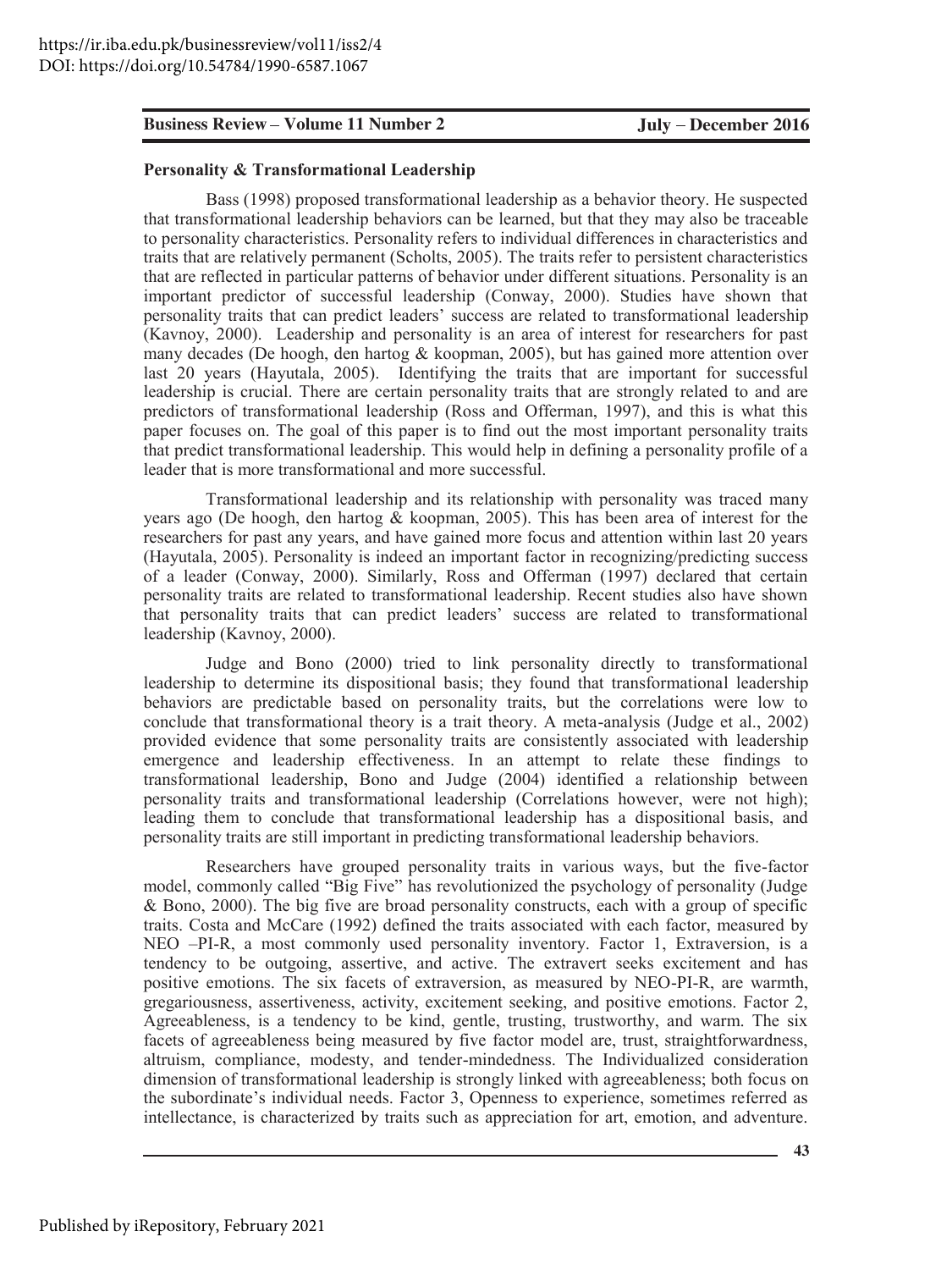Its facets are fantasy, aesthetics, feelings, ideas, actions, and values. Factor 4, Conscientiousness, is indicated by two major components: achievement and dependability; specific facets are competence, order, dutifulness, achievement striving, and self-discipline.  $\dot{\text{Cons}}$  conscientious people are perceived as achievement oriented and reliable. Factor 5, Neuroticism, is defined as emotional instability. A person high on neuroticism may experience unpleasant emotions easily and exhibit the traits such as anxiety, angry hostility, depression, self-consciousness, impulsiveness, and vulnerability.

Using the five-factor model of personality, agreeableness (Judge & Bono, 2000; Lim & Ployhart, 2004; Rubin, Munz, & Bommer, 2005), and extraversion (Bono & Judge, 2004; Judge & Bono, 2000; Judge et al., 2002; Lim & Ployhart, 2004) were found to bemost significantly related to transformational leadership. Researchers who used personality measurement tools other than the five-factor model have also found significant relationships between personality traits and transformational leadership (Eeden, Cilliers,  $\&$  Deventer, 2003; Hautala, 2006; Ross & Offerman, 1997).

**Existies:** Review Volume 11 Number 2 July December 2016<br>
18 Sinch scheck are contrast, and the contrast and values in the contrast and the contrast and the contrast and the contrast and the contrast and the contrast and Judge, et al. (2002) in their meta-analysis found that extraversion was the strongest and most consistent correlate of leadership. This factor was more strongly related to leader emergence than leader effectiveness, indicating that social and dominant people tend to assert themselves in group situations. Bono and Judge (2004) found that extraversion was most positively linked to charisma dimension of transformational leadership, but it was also positively related to intellectual stimulation, individualized consideration, and transformational leadership overall. Similarly, Lim & Ployhart (2004) found extraversion to be a significant predictor of transformational leadership. Even collective extraversion (taking the personality at collective level) has been significantly positively related to transformational leadership (Hofmann & Jones, 2005). Shao and Webber  $(2006)$  on the other hand, found a negative relationship between extraversion and transformational leadership. Rubin, Munz,  $\&$ Bommer (2005) did not find extraversion as significant predictor of transformational leadership, but they found it played a significant role in moderating the relationship between emotion recognition and transformational leadership behaviors. Overall, however, extraversion tended to be the strongest and most consistent correlate of transformational leadership (Judge et al., 2002) among the three groups (business leaders, military/government leaders, and students), and based on either of two criteria (emergence and effectiveness). An overall analysis of all studies combined also indicates the significance of extraversion when controlling for the big five traits (See Table 1).

Other research has highlighted and found important links between agreeableness and transformational leadership too. Rubin et al. (2005) found agreeableness as the only significant predictor of transformational leadership as compared to other personality traits/factors, emphasizing that trustworthy, compassionate, and empathetic leaders are viewed more positively as transformational leaders Judge and Bono (2000) also found agreeableness as most significant predictor of transformational leadership. Judge et al. (2002) also found relationship between agreeableness and transformational leadership, however, the relationship was weak. Bono and Judge (2004) found no significant predictive relationship between agreeableness and transformational leadership, but they did find agreeableness as a strong predictor for contingent reward (a dimension for transactional leadership). Lim  $\&$ Ployhart (2004) found a negative relationship between agreeableness and transformational leadership, which might arise because agreeable individuals tend to be more passive and compliant, making them less likely to emerge as leaders. Their results may have been affected by the military sample, among whom more agreeable leaders were rated by their followers as less transformational. The varying results on this dimension of five-factor model, indicates that agreeableness might not be a consistent predictor of transformational leadership. Or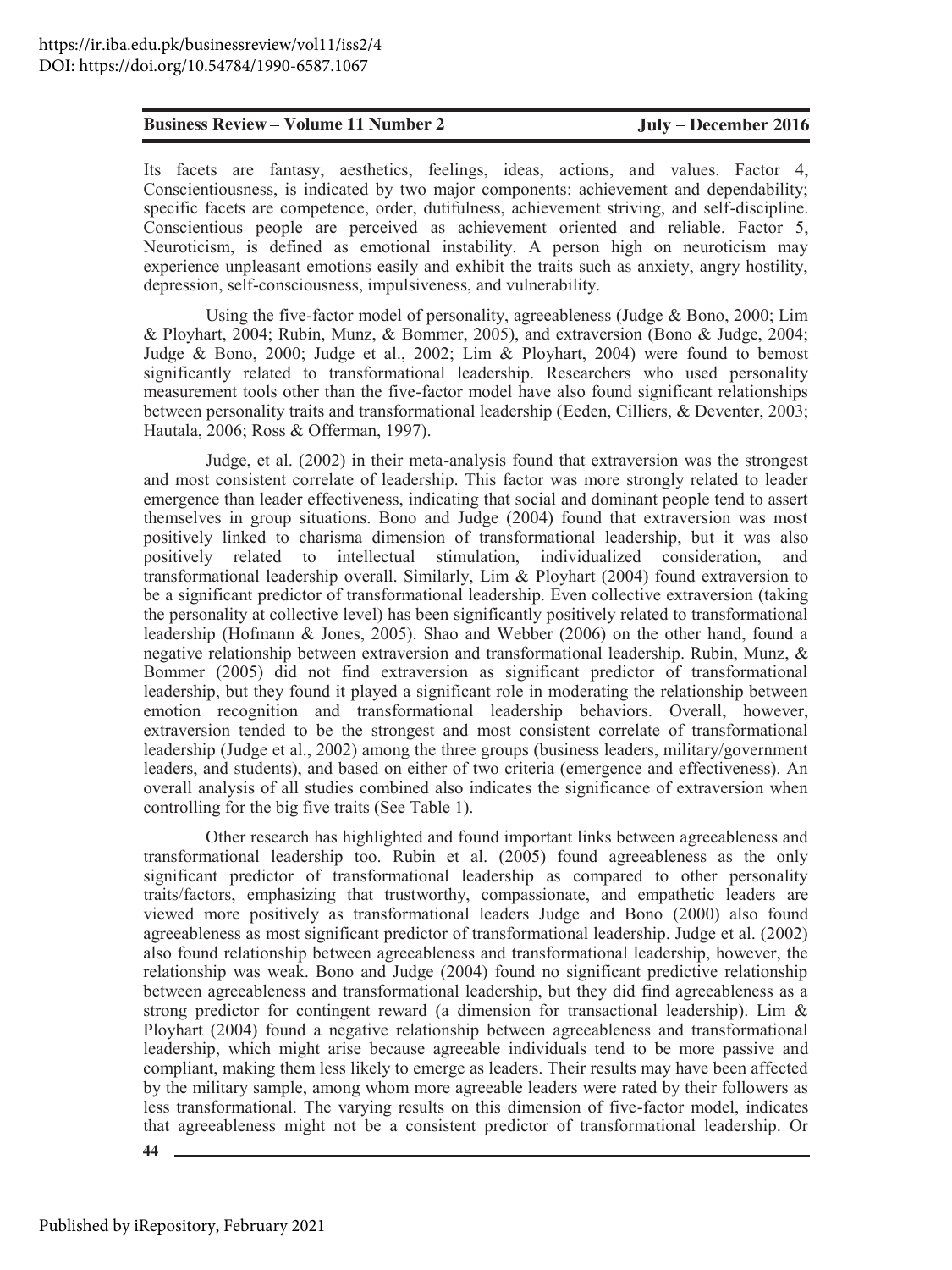maybe the differences in results using the same measures can be contributed to the nature of the sample, as Judge et al. (2002) found that agreeableness was more closely related to leadership when the criterion was effectiveness and when the sample was composed of students rather than business or government leaders.

On the most part, research does not support the relationship of openness to experience in predicting transformational leadership (Lim & Ployhart, 2004; Shao & Webber, 2006), a few studies however, contradict the general findings (Bono & Judge, 2004; Judge & Bono, 2000). Pashavi, Abadi and Sanamnejad (2012) found significant positive relationship between Extraversion and Openness to Experience with transformational leadership. Some facets of openness to experience may be more closely related to transformational leadership than others. Shao and Webber (2006) found that fantasy, a trait of openness, was linked with intellectual stimulation, a component of transformational leadership. Although creativity and change are linked with both openness to experience (McCare  $\&$  Costa, 2000) and transformational leadership, and although leaders who are particularly open to experience provide more intellectual stimulation, but research has little empirical support for such a relationship.

Conscientiousness has been described under two main components; achievement and dependability. Generally, conscientiousness has not been found to be related to transformational leadership (Judge, & Bono, 2000; Judge et al., 2002; Bono & Judge, 2004; Lim & Ployhart, 2004; Shao & Webber, 2006). In the study of American presidential election of 2000, Pillai, Williams, Lowe, and Jung (2003) found a strong link between the need for achievement and transformational and charismatic leadership. Their findings contradict those of House, Spangler, and Woycke, (1996) in their study of US presidents; found that the need for achievement was negatively correlated with charisma. This indicates that a strong need for achievement may be a hindrance to the exercise transformational leadership behaviors. Overall, the empirical data do not support a relationship between conscientiousness and transformational leadership.

Neuroticism, also called emotional instability, is a tendency to experience negative emotions. Individuals high on neuroticism are unlikely to exhibit transformational leadership behaviors (Bass, 1985); therefore, neuroticism correlates negatively to transformational leadership. Judge and Bono (2000) found no significant relationship between neuroticism and transformational leadership, either when using five factor model, or when measuring neuroticism separately with theory of core self-evaluation based on four separate personality attributes (i.e., self-esteem, locus of control, generalized self-efficacy, and low neuroticism) or on a composite of these attributes. Judge et al. (2002) found that neuroticism was negatively related to leadership but not a significant predictor of it. Bono and Judge (2004), Lim and Ployhart (2004), Shao and Webber (2006) found that neuroticism was significantly negatively related to transformational leadership. Bass (1985) indicated that self-confidence and self-esteem (indicators of low neuroticism) were predictive of leadership. Ross and Offerman (1997) found that self-confidence, which is opposite of neuroticism traits, significantly correlated with transformational leadership. Overall research provided some support for negative relationship between neuroticism and transformational leadership (see Table 1).

Research thus far indicates that personality traits are important in predicting transformational leadership. The five-factor model of personality is a good predictor of transformational leadership (Judge et al., 2002), or maybe it is not (Judge, & Bono, 2000). A more specific focus on the facets of each factor in the five-factor model, or more specific traits may better predict transformational leadership (Bono, &Judge, 2004). Judge et al.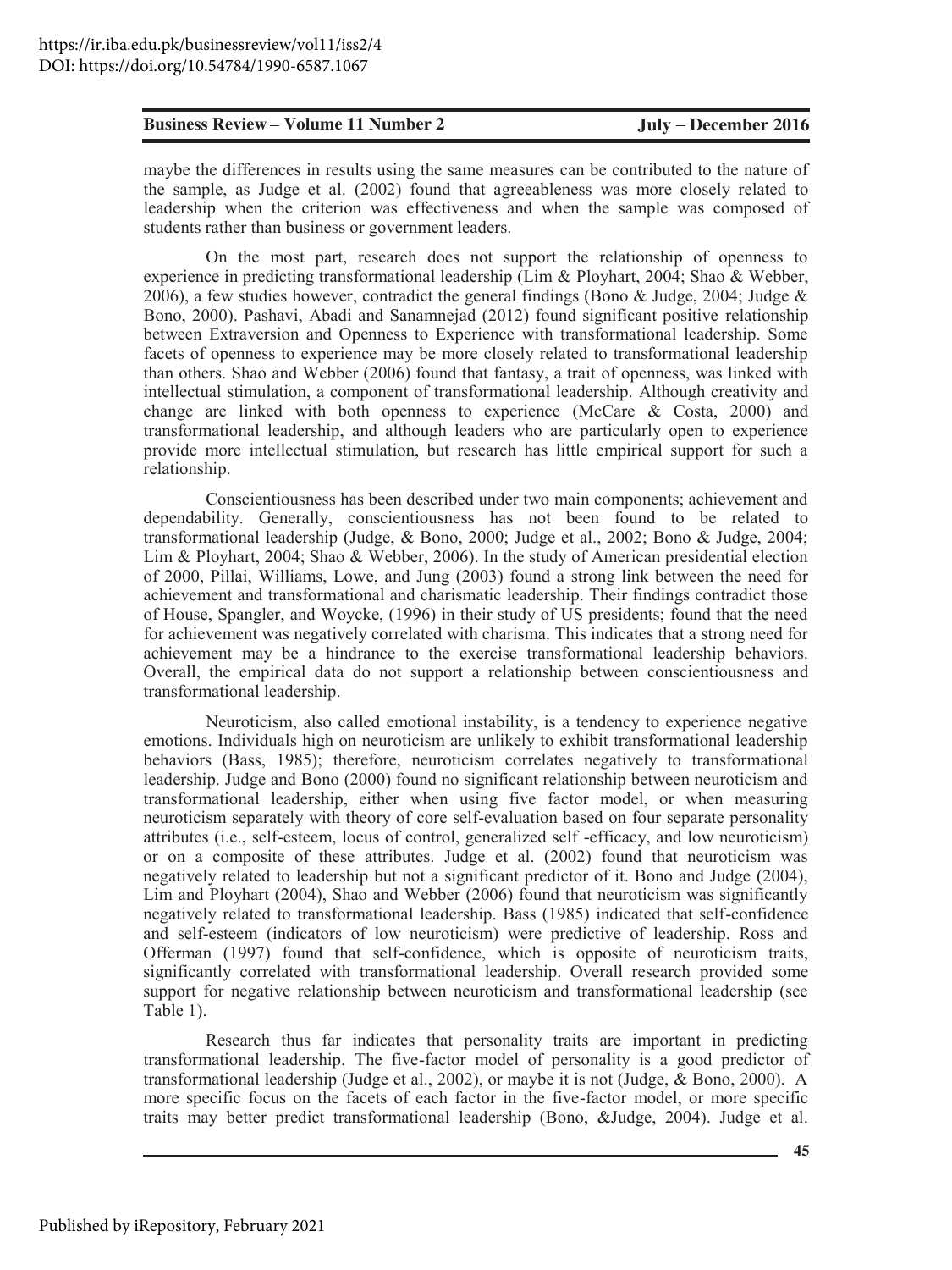$(2002)$  concluded that the five-factor model provides a good basis for examining the dispositional predictors of leadership.

**Easiness Review Volume 11 Number 2**<br> *COUP)* consider that the five-finerator model provides a good has for examining the<br>dispositional predictors of feadership.<br>
dispositional predictors in Roster dispositional provide Other research has focused on individual personality traits and attributes to find out this relationship. Ross and Offerman (1997) found that transformational leadership was associated with the personality attributes, including high levels of pragmatism, nurturance, feminine attributes, and self-confidence, and low levels of criticalness and aggressiveness. These attributes are often feminine, i.e., more closely linked to females. Church & Waclawski  $(1998)$  and Hautala  $(2006)$  found an association between personality and transformational leadership using Myers Briggs Type Indicator (MBTI), another personality measure. The MBTI (Myers & McCaulley, 1985) framework assumes that individuals differ along four primary dichotomous preference dimensions: extraversion-introversion, sensing-intuition, thinking-feeling, and judging-perceiving. These fundamental preferences are quite robust. In particular Hautala  $(2006)$  found that ratings made by leaders indicated that perceiving, intuitive and extraverted individuals were more often transformational leaders, whereas subordinates perceived more sensing individuals as transformational leaders. Similarly, Church and Waclawski (1998) found that inventors (who are often high on perceiving) and motivators (who are generally intuitive and insightful) were perceived both by themselves and by others as more transformational.

Using Sixteen Personality Factors (16 PF) as a personality measure, Eeden, Culliers, and Deventer (2006) identified the personality traits associated with transformational leadership, those include, sense of responsibility, perseverance, ambition, motivation, trust tolerance and care for others. Pillai et al.  $(2003)$  found significant positive correlations between transformational leadership and personality traits such as proactivity, need for achievement, and emotional empathy. Moreover, Judge et el.  $(2002)$  found that sociability and dominance specifically have a stronger relationship with transformational leadership than does overall. They also found a stronger relationship with achievement and dependability than with conscientiousness affect overall. Self-confidence, a specific trait opposite to neuroticism, was significantly related to transformational leadership (Ross &Offemann, 1997). No matter we studied personality in models, groups of traits, or individual traits and attributes, it was found to be consistent and stronger predictor of transformational leadership, with extraversion and agreeableness as stronger factors.

Some other antecedents of transformational leadership are cynicism, social context and emotional intelligence. Boomer, Rubin, and Baldwin (2004) found that one quarter of the variance in transformational leadership was explained by just two antecedents: leaders' cynicism about organizational change and social context, specifically peer leadership behavior. Leaders are more transformational when they believe that positive change is possible in an organization, and when they believe that their peers expect them to bring about that change. Emotional Intelligence is another important antecedent of transformational leadership. Moss, Ritossa, and Ngu (2006) found a positive link between leadership styles and emotional intelligence. Rubin, Munz, and Bommer (2005) found that emotion recognition, was a significant predictor of transformational leadership. They also found that extraversion moderated the relationship between emotion recognition and transformational leadership so that the leaders high on extraversion and high on emotion recognition were rated as more transformational. These findings support the notion that emotional intelligence is an important component of transformational leadership.

#### **20 Other Factors Involved in Personality-Transformational Leadership Relationships**

**46** Research has identified other variables that may affect the relationship between personality and transformational leadership such as culture. In replicating Judge and Bono's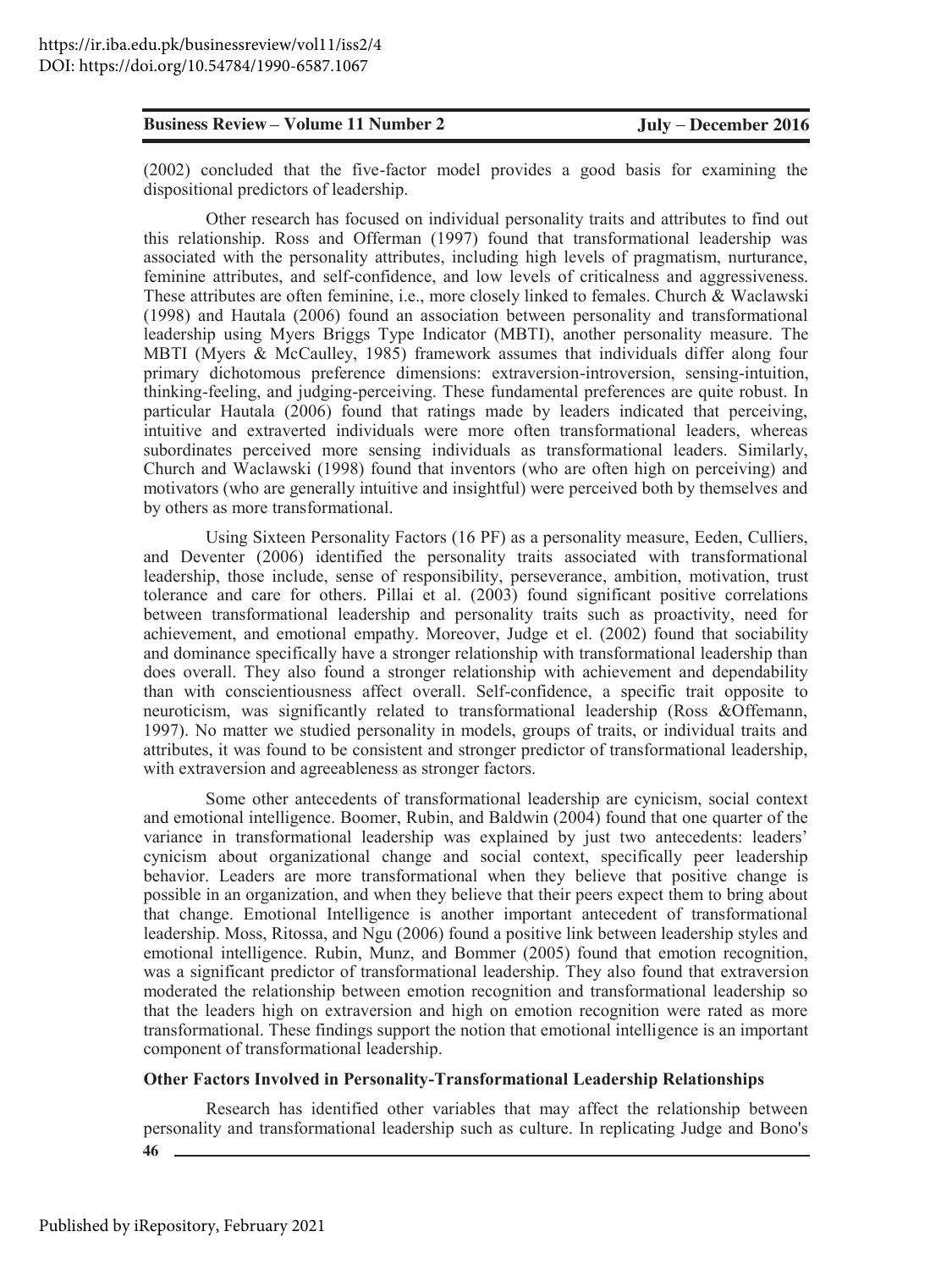(2000) study (data was from American managers), Shao & Webber (2006) found different results in the context of Chinese culture. In Chinese culture, they reinforce hierarchal and conformist authority with a top down command structure in which subordinates accept both authority and distance between authority and subordinates. So Chinese managers' score was found to be low on all four transformational behaviors compared to American managers, especially on intellectual stimulation and individualized consideration. (Shao & Webber, 2006). Judge and Bono found agreeableness as a strongest predictor of transformational leadership in American culture, whereas Shao and Webber did not find it significant, may be because of high power distance cultural. Thus, traits associated with transformational leadership in one culture might not be linked in other cultures. Atwater, Wang, Smither, and Fleenor (2009) also observed the significant moderating effect of cultural characteristics while comparing the leadership ratings from different sources. The relationship between self and subordinate ratings and self and peer ratings was stronger in highly assertive cultures and in high power distance cultures.

The role of the rater is also important. In most cases, the ratings for the transformational leadership were taken from the subordinates, when they were compared to leader's self-ratings of transformational leadership, there was a difference (Church & Waclawski, 1998). Comparing the subordinate's ratings and leaders self-ratings of transformational leadership, leaders demonstrated themselves as more transformational as compared to subordinate ratings of a leader (Church & Waclawski, 1998), and extraverted leaders rated themselves as more transformational than do introverted leaders, perhaps because extraverted people have the tendency to overrate themselves (Hautala, 2005). Another factor in case of ratings from the subordinates or supervisors, is that their ratings may be biased by implicit theories of leadership, an effect of cognitive categorization by which an individual matches the perceived attributes of a leader with his or her own internal prototype of leadership (Foti&Luch, 1992).

The personality of the followers is also important in the relationship between personality and transformational leadership. Hetland, Savdal, and Johnson (2008) found that subordinates with low neuroticism and high agreeableness perceived themselves to be more transformational. Moreover, subordinate's traits were similar to the transformational leader's traits, that is subordinates with traits similar to those of their leader tend to rate themselves and their leaders as equally transformational, which might suggest that similar characteristics attract individuals. Furthermore, Jong and Birgit (2006) reported that extraverted followers perceived more transformational leadership behaviors and thus tend to give more positive evaluations of transformational leadership than the followers who were low in extraversion. The personality of rater affects ratings of transformational leadership behavior because personality differences influence the assessments of the leaders.

Gender is also important in the relationship of personality and transformational leadership. Contrary to expectations, Bass (1999) found that female leaders were more transformational than their male counterparts. Other research has also found strong links between gender and leadership, however, it was again observed that female leaders were rated as more transformational than male leaders (Balthazard, Waldman, and Warren, 2009).

The nature of the organizational settings also has played a role in personality leadership theory. Judge et al. (2002) found that five-factor model predicted student leadership better than leadership in government and military settings. It is possible that the students do not experience a real strong situation as those occurring in actual corporate work situations. Students might not experience real stresses and pressures, and in such weak situations personality or dispositional factors become more powerful (House, Shane &Herold,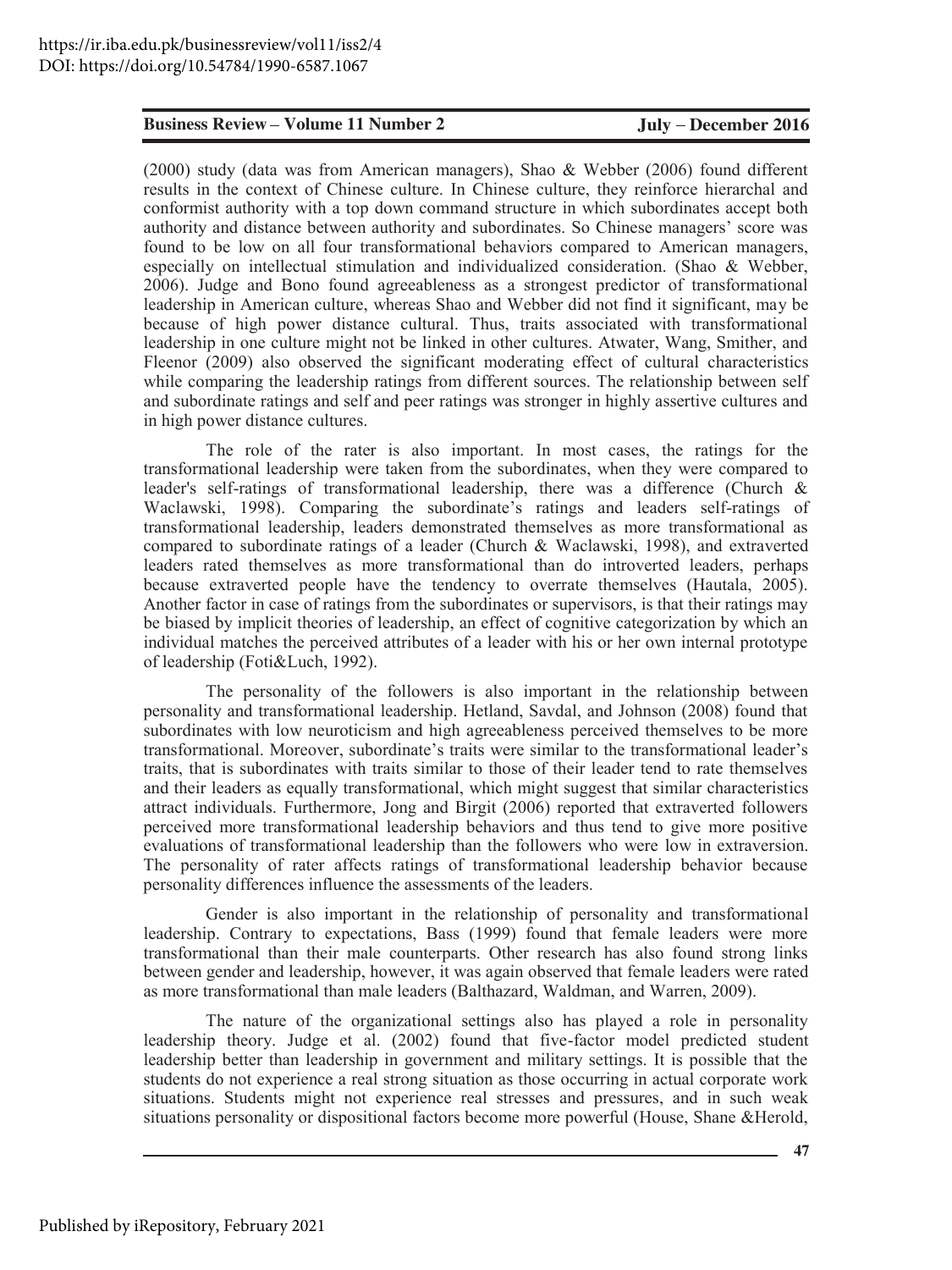#### **Table 1: Major Research Articles Published During 2000-2012, Showing Relationship between Personality Traits and Transformational Leadership**

|                                            | <b>Business Review – Volume 11 Number 2</b>                                                                                                                                                                                                                                                                                                                                                                                                                                                                                                                                                                                                                                                                                                                                                                                                                                                                                                                                                                                                                                                                                                                                                                                                                                                                                                                                                                                                                      |                                                                     | July – December 2016   |                                                                                                                                                                                                                                   |  |
|--------------------------------------------|------------------------------------------------------------------------------------------------------------------------------------------------------------------------------------------------------------------------------------------------------------------------------------------------------------------------------------------------------------------------------------------------------------------------------------------------------------------------------------------------------------------------------------------------------------------------------------------------------------------------------------------------------------------------------------------------------------------------------------------------------------------------------------------------------------------------------------------------------------------------------------------------------------------------------------------------------------------------------------------------------------------------------------------------------------------------------------------------------------------------------------------------------------------------------------------------------------------------------------------------------------------------------------------------------------------------------------------------------------------------------------------------------------------------------------------------------------------|---------------------------------------------------------------------|------------------------|-----------------------------------------------------------------------------------------------------------------------------------------------------------------------------------------------------------------------------------|--|
|                                            | as cited in Judge et al., 2002). In discussing the role of organizational culture, Bass, (1999)<br>suggested that some organizational cultures (e.g., collectivist cultures) are more favorable for<br>transformational leaders than others (e.g., individualist cultures). Sometimes, organizational<br>values such as respect for their leaders, support, and innovation are more conducive to<br>transformational leadership. Personality traits may best be described in terms of a blend of<br>situational and dispositional factors. Murtha, Kanfer, and Ackerman (1996) have offered a<br>situational–dispositional perspective, indicating that the personality of an individual may be<br>evident in behavior or communication under some characteristics but not others. For example,<br>in terms of the emergence of transformational leadership, leadership and personality were less<br>closely related in virtual teams than among those of face-to-face teams (Balthazard,<br>Waldman, & Warren, 2009). Of those personality traits demonstrated by Judge and Bono<br>(2000) to be related to transformational leadership, several were not related in the context of<br>virtual teams (Balthazard et al., 2009). This finding supports the interactionist situational<br>dispositional perspective put forth by Murtha et al. (1996) and suggests that a joint taxonomy<br>of traits and situations could be helpful in the study of leadership. |                                                                     |                        |                                                                                                                                                                                                                                   |  |
|                                            | Table 1: Major Research Articles Published During 2000-2012, Showing Relationship<br>between Personality Traits and Transformational Leadership                                                                                                                                                                                                                                                                                                                                                                                                                                                                                                                                                                                                                                                                                                                                                                                                                                                                                                                                                                                                                                                                                                                                                                                                                                                                                                                  |                                                                     |                        |                                                                                                                                                                                                                                   |  |
| Author                                     | Aim/purpose                                                                                                                                                                                                                                                                                                                                                                                                                                                                                                                                                                                                                                                                                                                                                                                                                                                                                                                                                                                                                                                                                                                                                                                                                                                                                                                                                                                                                                                      | Sample                                                              | Design                 | <b>Results</b>                                                                                                                                                                                                                    |  |
| Bono & Judge<br>(2004)                     | To investigate relationship of Personality<br>traits with 3 dimensions of transformational<br>leadership (charisma, intellectual stimulation,<br>individualized consideration)                                                                                                                                                                                                                                                                                                                                                                                                                                                                                                                                                                                                                                                                                                                                                                                                                                                                                                                                                                                                                                                                                                                                                                                                                                                                                   | 26 studies                                                          | Meta-analysis          | Extraversion and neuroticism was<br>the strongest predictors                                                                                                                                                                      |  |
| Rubin, Munz,<br>&Bommer, (2005)            | Leaders' emotion recognition ability and<br>personality characteristics influenced<br>performance of transformational leadership.                                                                                                                                                                                                                                                                                                                                                                                                                                                                                                                                                                                                                                                                                                                                                                                                                                                                                                                                                                                                                                                                                                                                                                                                                                                                                                                                | 145 managers                                                        | Correlational          | Agreeableness was found to be the<br>significant predictor of<br>transformational leadership                                                                                                                                      |  |
| Hautala, (2006)                            | To find if the relationship between<br>personality and transformational leadership<br>exists, from leaders themselves and from<br>their subordinates                                                                                                                                                                                                                                                                                                                                                                                                                                                                                                                                                                                                                                                                                                                                                                                                                                                                                                                                                                                                                                                                                                                                                                                                                                                                                                             | 439 leaders and<br>380 subordinates                                 | Correlational          | Leaders' self-ratings; the<br>extraverted, intuitive and<br>perceiving preferences favor<br>transformational leadership while<br>subordinates' ratings revealed<br>transformational leaders as those<br>with sensing preferences. |  |
| Hofmann & Jones<br>(2005)                  | leadership (i.e., transformational,<br>transactional, and passive) would predict<br>collective personality.                                                                                                                                                                                                                                                                                                                                                                                                                                                                                                                                                                                                                                                                                                                                                                                                                                                                                                                                                                                                                                                                                                                                                                                                                                                                                                                                                      | sample of<br>franchised units                                       | correlational          | Collective extraversion has been<br>significantly related to<br>transformational leadership                                                                                                                                       |  |
| Lim &Ployhart<br>(2004)                    | To examine how leader personality, based on<br>the Five-Factor Model (FFM), relates to<br>subordinate ratings of the leader's<br>transformational behaviors.                                                                                                                                                                                                                                                                                                                                                                                                                                                                                                                                                                                                                                                                                                                                                                                                                                                                                                                                                                                                                                                                                                                                                                                                                                                                                                     | Asian military<br>sample ( $n = 276$ )                              | Correlational          | Extroversion was positively<br>related to while neuroticism was<br>negatively related to<br>transformational leadership                                                                                                           |  |
| Zopiatis,<br>&Constanti, (2012)            | To investigate the relationship between<br>leadership styles and the "Big Five"<br>personality traits (NEO-FFI)                                                                                                                                                                                                                                                                                                                                                                                                                                                                                                                                                                                                                                                                                                                                                                                                                                                                                                                                                                                                                                                                                                                                                                                                                                                                                                                                                  | 131 hotel industry<br>participants                                  | Correlational<br>study | Transformational leadership was<br>positively associated with<br>extraversion                                                                                                                                                     |  |
| Eeden, Culliers, &<br>Deventer (2006)      | Personality traits of managers exercising<br>different leadership styles are explained in<br>terms of, and add to, the description of these<br>styles.                                                                                                                                                                                                                                                                                                                                                                                                                                                                                                                                                                                                                                                                                                                                                                                                                                                                                                                                                                                                                                                                                                                                                                                                                                                                                                           | Management team                                                     | Intervention<br>study  | Using 16 PF traits, a sense of<br>responsibility, perseverance,<br>ambition, motivation, trust<br>tolerance and care for others are<br>related with transformational<br>leadership.                                               |  |
| Pillai et al. (2003)                       | To examine relationship b/w personality,<br>transformational leadership, trust, and the<br>2000 U.S. presidential vote                                                                                                                                                                                                                                                                                                                                                                                                                                                                                                                                                                                                                                                                                                                                                                                                                                                                                                                                                                                                                                                                                                                                                                                                                                                                                                                                           | 342 respondents<br>across three<br>regions of USA                   | Correlational          | Positive correlations between<br>transformational leadership and<br>personality traits such as<br>proactivity, need for achievement,<br>and emotional empathy.                                                                    |  |
| Balthazard,<br>Waldman, &<br>Warren (2009) | To examined the relationship between<br>aspects of personality and the emergence of<br>transformational leadership virtual team<br>contexts.                                                                                                                                                                                                                                                                                                                                                                                                                                                                                                                                                                                                                                                                                                                                                                                                                                                                                                                                                                                                                                                                                                                                                                                                                                                                                                                     | 127 (virtual<br>decision-making)<br>with 135<br>(traditional teams) | Cross<br>sectional     | Positive relationship between<br>transformational leadership<br>extraversion and emotional<br>stability                                                                                                                           |  |
| 48                                         |                                                                                                                                                                                                                                                                                                                                                                                                                                                                                                                                                                                                                                                                                                                                                                                                                                                                                                                                                                                                                                                                                                                                                                                                                                                                                                                                                                                                                                                                  |                                                                     |                        |                                                                                                                                                                                                                                   |  |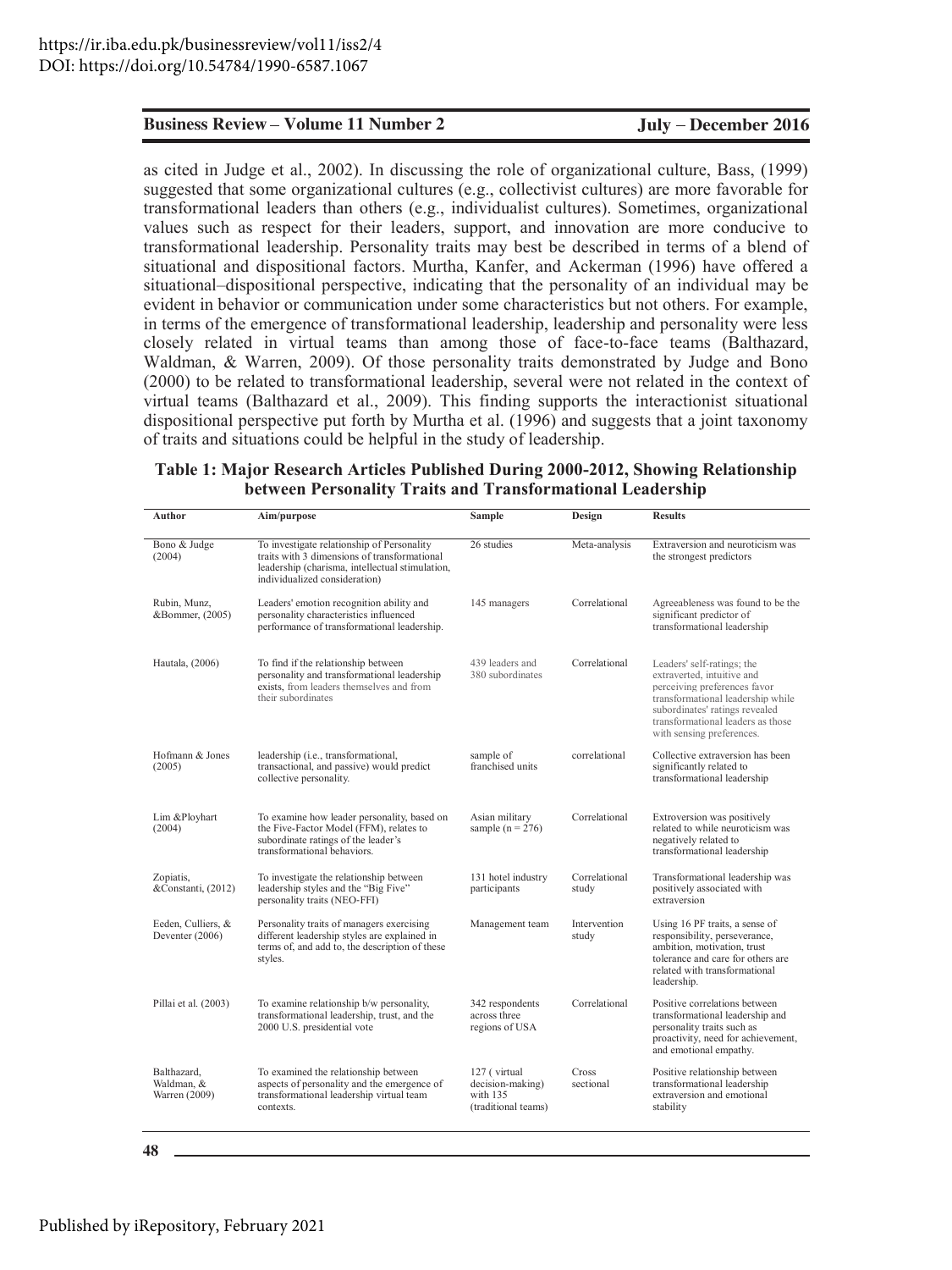|  | <b>Business Review – Volume 11 Number 2</b> |  |  |  |  |
|--|---------------------------------------------|--|--|--|--|
|--|---------------------------------------------|--|--|--|--|

July - December 2016

| Hetland, Savdal, &<br>Johnson (2008)       | To investigates how the personality of<br>subordinates is related to leadership,                                                               | Subordinates ( $n =$<br>289) | Correlational         | Transformational leadership and<br>subordinates' level of<br>agreeableness are related. Also,<br>ratings of passive-avoidant<br>leadership were associated with<br>subordinates' level of<br>agreeableness and openness.                                                                                          |
|--------------------------------------------|------------------------------------------------------------------------------------------------------------------------------------------------|------------------------------|-----------------------|-------------------------------------------------------------------------------------------------------------------------------------------------------------------------------------------------------------------------------------------------------------------------------------------------------------------|
| Jong, & Birgit<br>(2006)                   | To examined the influence of followers'<br>personal characteristics on their perception of<br>leadership                                       | 175 students                 | Experimental<br>study | Extraverted followers perceived<br>more transformational leadership<br>behaviors and tend to give more<br>positive evaluations of<br>transformational leaders than<br>followers who were low in<br>extraversion.                                                                                                  |
| Hautala (2005)                             | To investigate the subordinates' personalities'<br>ratings they give of their leaders'<br>transformational behavior.                           | 67 subordinates              | Correlational         | Extraverted and feeling<br>subordinates give clearly higher<br>ratings than their introverted<br>thinking counterparts.                                                                                                                                                                                           |
| Judge, Bono, Ilies,<br>& Gerhardt (2002)   | To provides a qualitative review of the trait<br>perspective in leadership research                                                            | 73 samples                   | A meta-<br>analysis   | Extraversion was the most<br>consistent correlate of leadership<br>across study settings. Overall, the<br>5-factor model had a multiple<br>correlation of .48 with leadership,<br>indicating strong support for the<br>leader trait perspective when traits<br>are organized according to the 5-<br>factor model. |
| Pashavi, Abadi,<br>&Sanamnejad,<br>(2012). | To explore relationship b/w personality and<br>transformational leadership among the school<br>managers of the educational regions             | 75 school<br>managers        | Correlational         | Extraversion had significant<br>positive relationship with<br>transformational leadership                                                                                                                                                                                                                         |
| Shao & Webber.<br>(2006)                   | Five-Factor Model of Personalityand<br>Transformational Leadership" to examine the<br>applicability of the findings in the Chinese<br>culture. | 350 participants             | Correlational         | Found relationship between<br>extraversion and transformational<br>leadership                                                                                                                                                                                                                                     |

The present work has sought the dispositional bases of transformational leadership. Review of the literature indicates that personality is a more established predictor of transformational leadership. Transformational leaders appear to differ from other leaders in their personality attributes. Extraversion is most important in predicting transformational leadership (see Table 1). Future research may focus on more specific or narrower traits, perhaps on facets of the big factors and models, to improve prediction and to specify a more precise personality profile of a transformational leader, which can help organizations in hiring more charismatic leaders.

Transformational leadership is important and preferable over other leadership styles because a number of positive individual and organizational outcomes are linked with it. Transformational leadership is important as it predicts team performance (Hater & Bass, 1988; Hoffman & Jones, 2005; Lim & Ployhart, 2004; Ling, Simssek, Lubatkin, & Veiga Bass, Avolio, Jung, & Berson; 2003), individual performance (Dvir et al.,  $2008:$ 2002; Walumbwa, Avolio, & Zhu, 2008), and employees work motivation (Judge & Bono, 2000). Transformational leadership is found to be positively related to Job satisfaction (Bono & Judge, 2003; Ross and Offermann, 1997), and organizational commitment (Bono & Judge, 2003; Judge & Bono, 2000; Lim & Ployhart, 2004). Transformational leadership predicts follower's outcomes (e.g. commitment, involvement, loyalty, perception of leader's effectiveness, and performance) better than what transactional leadership predicts (Hater  $\&$ Bass, 1988, Judge & Bono, 2000).

Changes in the workforce, marketplace, in organizational hierarchy, and in social and organizational values have resulted in a need for leaders to be more transformational and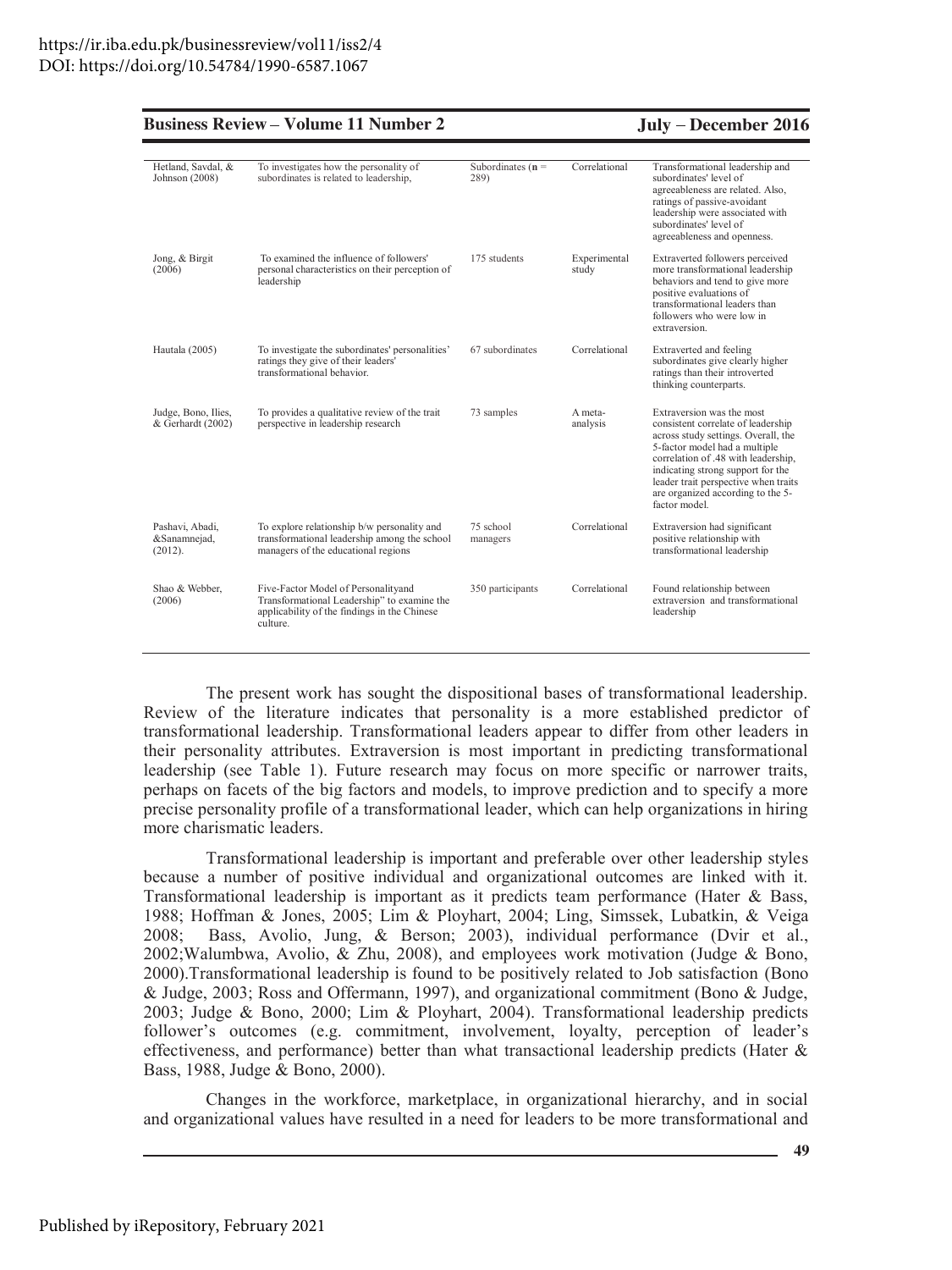less transactional (Bass, 1999). Personality traits are helpful in predicting transformational leadership. Extraversion and agreeableness are more consistently related to transformational leadership. Overall, at least one quarter of the variance in transformational leadership behavior can be explained by the personality traits. The relationship between personality and transformational leadership could be strengthened with the use of more specific personality traits. Identification of such relationships would be useful for organizations in selecting and developing transformational leaders.

#### **References**

Atwater, L., Wang, M., Smither, J. W., & Fleenor, J. W. (2009). Are cultural characteristics associated with relationship between self and other's ratings of leadership. Journal of Applied Psychology, 94, 876-886.

Avolio, B. J., Bass, B. M., & Jung, D. I. (1999). Reexamining the components of transformational and transactional leadership using the Multifactor Leadership Questionnaire. Journal of Occupational and Organizational Psychology, 72, 441-462.

Balthazard, P. A., Waldman, D. A., & Warren, J. E. (2009). Predictors of the emergence of transformational leadership in virtual decision teams. The Leadership Quarterly, 20, 651-663.

Bass, B. M. (1985). Leadership and performance beyond expectations. New York: Free Press

Bass, B. M. (1998). Transformational leadership: Industry, military, and educational impact. Mahwah, NJ: Erlbaum.

Bass, B. M. (1999). Two decades in research and development in transformational leadership. European Journal of Work and Organizational Psychology, 8, 9-32.

Bass, B. M., Avolio, B. J., Jung, D. I., &Berson, Y. (2003). Predicting unit performance by assessing transformational and transactional leadership. Journal of Applied Psychology, 88, 207-218.

Bono, J. E., & Judge, T. A. (2003). Self concordance at work: Towards understanding the motivational effects of transformational leaders. Academy of Management Journal, 46, 554-571.

Bono, J. E., & Judge, T. A. (2004). Personality and transformational and transactional leadership: A meta analysis. Journal of Applied Psychology, 89, 901-910.

Boomer, W. H., Rubin, R. S., & Baldwin, T. T. (2004). Setting the stage for effective leadership: Antecedents of transformational leadership behavior. The Leadership Quarterly, 15, 195-210.

Burn, J. M. (1978). Leadership. New York: Harper & Row.

Conway, J. M. (2000). Managerial performance development constructs and personality correlates. Human Performance, 13(1), 23-46.

Cost, P. T. Jr. &McCare, R. R. (1992). Revised NEO personality inventory (NEO PI R) and NEO five-factor inventory(NEO FFI) professional manual. Odessa, FL: PAR.

Church, A. H., & Waclawski, J. (1998). The relationship between individual personality orientation and executive leadership behavior. Journal of Occupational & Organizational *Psychology*, 71, 99-125.

De Hoogh, A. H. B., den Hartog, D. N., & Koopman, P. L. (2005) Linking the Big Five-Factors of personality to charismatic and transactional leadership; perceived dynamic work 50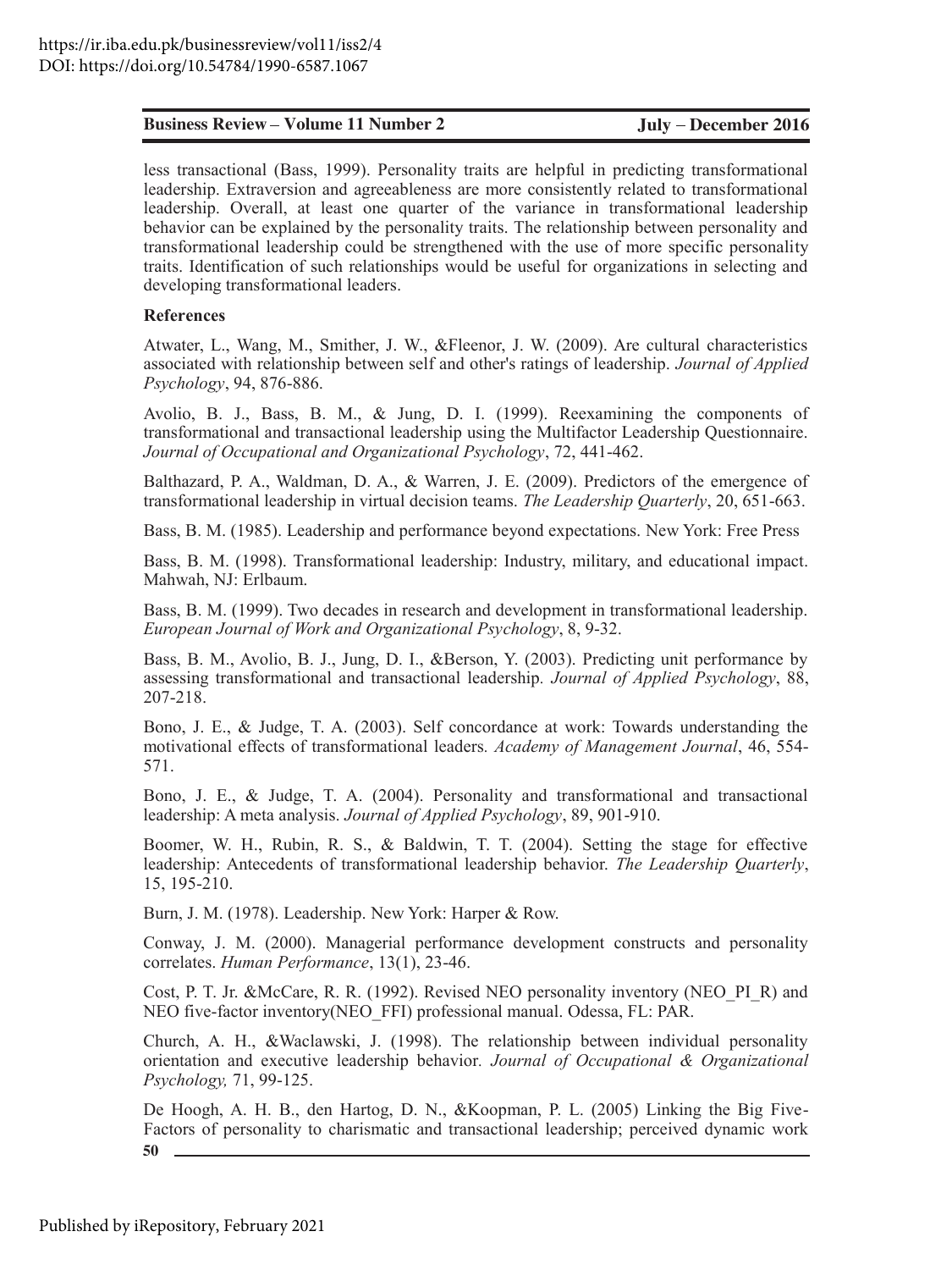Dvir, T., Avolio, B. J., & Shamir, B. (2002). Impact of transformational leadership on follower development and performance: A field experiment. Academy of Management Journal, 4, 735-744.

**Ensiness Review • Volume 11 Number 2 July • December 2016<br>
moviesoment as a moderator. Journal of Organizational Helancor, 24(2), 833-84.65.<br>
Dvis T., N., Clitters, F., & Bournier, B. (2002). Impact of transformational le** Eeden, R. V., Cilliers, F., & Deventer, V. V. (2003) Leadership styles and associated personality traits: Support for conceptualization of transformational and transactional leadership. South Asian Journal of Psychology, 38, 253-267.

Foti, R. J., & Luch, C. H. (1992). The influence of individual differences on the perception and categorization of leaders. *Leadership Quarterly*, 3, 55-66.

Hautala, T. (2005). Journal of Leadership and Organizational Studies, 11, 84-92.

Hautala, T. (2006). Relationship between personality and transformational leadership. *Journal* of Management Development, 25, 777-794.

Hater, J. J., & Bass, B. M. (1988). Supervisor's evaluation and sub ordinates perception of transformational and transactional leadership. Journal of Applied Psychology, 73, 695-702.

Hetland, H., Savdal, G. M., & Johnson, T. B. (2008). Follower's personality and leadership. Journal of Leadership and Organizational Studies, 14, 322-331.

Hofmann, D. A., & Jones, L. M. (2005). Leadership, collective personality and performance. Journal of Applied Psychology, 90, 502-522.

Jong, F., & Birgit, S.  $(2006)$ . Personality and perception of transformational leadership. *Journal of Applied Social Psychology*, 36, 708-739.

Judge, J.A., & Bono, J. E. (2000). Five factor model of personality and transformational leadership. Journal of Applied Psychology, 85, 751-765.

Judge, T. A., Bono, J. E., Ilis, R., & Gerhardt, M. W. (2002). Personality and leadership: A qualitative and quantitative review. Journal of Applied Psychology, 87, 765-780.

Lim, B. C., & Ployhart, R. E. (2004). Transformational leadership: Relations to five factor model and team performance in typical and maximum contexts. *Journal of Applied Psychology*, 89, 610-621.

Ling, Y., Simsek, Z., Lubatkin, M. H., & Veiga, J. F. (2008). The Impact of transformational CEOs on the performance of small and medium sized firms: Does organizational context matter? Journal of Applied Psychology, 94, 876-886.

McCrae, R. R., Costa J, P. T., Ostendorf, F., Angleitner, A., Hřebíčková, M., Avia, M. D., & Saunders, P. R. (2000). Nature over nurture: temperament, personality, and life span development. Journal of personality and social psychology, 78(1), 173.

Moss, S., Ritossa, D., &Ngu, S. (2006). The effect of follower regularity focus and extraversion on leadership behavior. The role of emotional intelligence. Journal of Individual *Differences*, 27, 93-107.

Murtha, T. C., Kanfer, R., & Ackerman, P. L. (1996). Toward an interactionist taxonomy of personality and situations: An integrative situational-dispositional representation of personality traits. Journal of Personality and Social Psychology, 71, 193-207.

Myers, I. B., &McCaulley, M. H. (1985). A Guide to the Development and Use of the Myers-Briggs Type Indicator. Palo Alto, CA: Consulting Psychologist press.